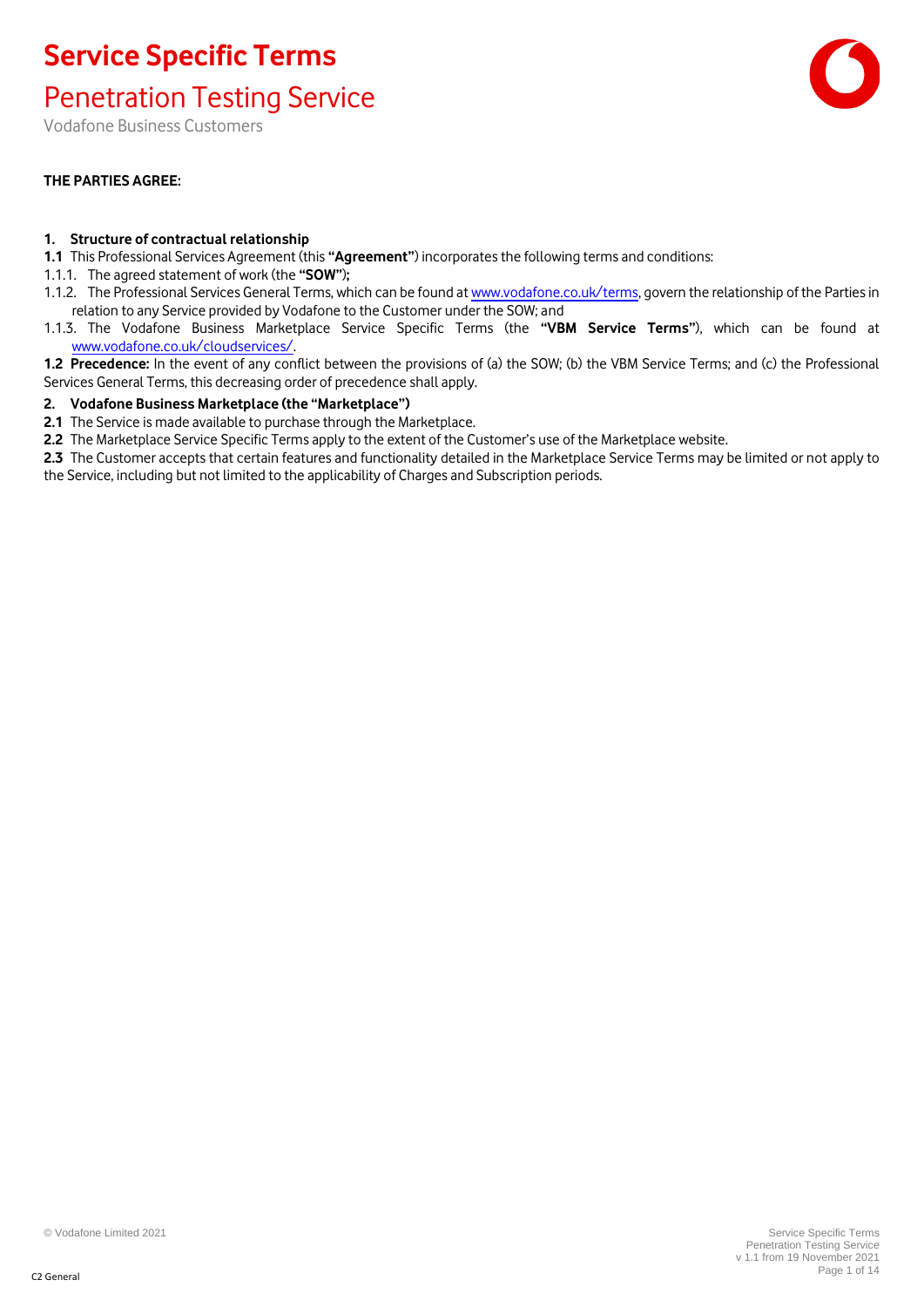Penetration Testing Service

Vodafone Business Customers

#### **STATEMENT OF WORK**

STATEMENT OF WORK ("**SOW**"): **Vodafone Managed Security Services: Penetration Testing Service (the "Service")**

#### **1. Project and Services – Penetration Testing Service (the "Service")**

| <b>Service</b><br><b>Summary</b> | <b>External Infrastructure Penetration Test (Black-Box Testing)</b> | The aim of the Service is to simulate a Cyber Attack on the Customer's Environment, in order to test the<br>Customer's cyber defence capabilities and allow Vodafone to identify any vulnerabilities. The objective of<br>the Service is not to list all vulnerabilities discovered in the Customer's Environment, but instead to gain<br>unauthorized access to system features and data, escalate user privileges or compromise data integrity.<br>The findings of the Cyber Attack will be documented and prioritized, by level of risk, in the Penetration Test<br>Report detailing any recommendations and Vodafone shall also remotely provide the 60-minute<br>Explanatory Presentation.<br>There are three editions of the Service to meet different sized Customer Environments: |                                   |  |
|----------------------------------|---------------------------------------------------------------------|-------------------------------------------------------------------------------------------------------------------------------------------------------------------------------------------------------------------------------------------------------------------------------------------------------------------------------------------------------------------------------------------------------------------------------------------------------------------------------------------------------------------------------------------------------------------------------------------------------------------------------------------------------------------------------------------------------------------------------------------------------------------------------------------|-----------------------------------|--|
|                                  |                                                                     |                                                                                                                                                                                                                                                                                                                                                                                                                                                                                                                                                                                                                                                                                                                                                                                           |                                   |  |
|                                  |                                                                     | <b>Edition</b>                                                                                                                                                                                                                                                                                                                                                                                                                                                                                                                                                                                                                                                                                                                                                                            | <b>No. of Target IP Addresses</b> |  |
|                                  |                                                                     | Small                                                                                                                                                                                                                                                                                                                                                                                                                                                                                                                                                                                                                                                                                                                                                                                     | $<$ 25 IPs                        |  |
|                                  |                                                                     | Medium                                                                                                                                                                                                                                                                                                                                                                                                                                                                                                                                                                                                                                                                                                                                                                                    | <100 IPs                          |  |
|                                  |                                                                     | Large                                                                                                                                                                                                                                                                                                                                                                                                                                                                                                                                                                                                                                                                                                                                                                                     | $< 256$ IPs                       |  |
|                                  |                                                                     | Internal Infrastructure Penetration Test (Black-Box Testing or Grey-Box Testing)<br><b>Edition</b>                                                                                                                                                                                                                                                                                                                                                                                                                                                                                                                                                                                                                                                                                        |                                   |  |
|                                  |                                                                     |                                                                                                                                                                                                                                                                                                                                                                                                                                                                                                                                                                                                                                                                                                                                                                                           | <b>No. of Target IP Addresses</b> |  |
|                                  |                                                                     | Small                                                                                                                                                                                                                                                                                                                                                                                                                                                                                                                                                                                                                                                                                                                                                                                     | <50 IPs                           |  |
|                                  |                                                                     | Medium                                                                                                                                                                                                                                                                                                                                                                                                                                                                                                                                                                                                                                                                                                                                                                                    | <256 IPs                          |  |
|                                  |                                                                     | Large                                                                                                                                                                                                                                                                                                                                                                                                                                                                                                                                                                                                                                                                                                                                                                                     | <400 IPs                          |  |
|                                  | The Service shall comprise of the following deliverables:           |                                                                                                                                                                                                                                                                                                                                                                                                                                                                                                                                                                                                                                                                                                                                                                                           |                                   |  |
|                                  | Deliverable 1:                                                      | Simulation of the Cyber Attack                                                                                                                                                                                                                                                                                                                                                                                                                                                                                                                                                                                                                                                                                                                                                            |                                   |  |
|                                  | Deliverable 2:                                                      | Provision of the Penetration Test Report                                                                                                                                                                                                                                                                                                                                                                                                                                                                                                                                                                                                                                                                                                                                                  |                                   |  |
|                                  | Deliverable 3:                                                      | Provision of the Explanatory Presentation                                                                                                                                                                                                                                                                                                                                                                                                                                                                                                                                                                                                                                                                                                                                                 |                                   |  |

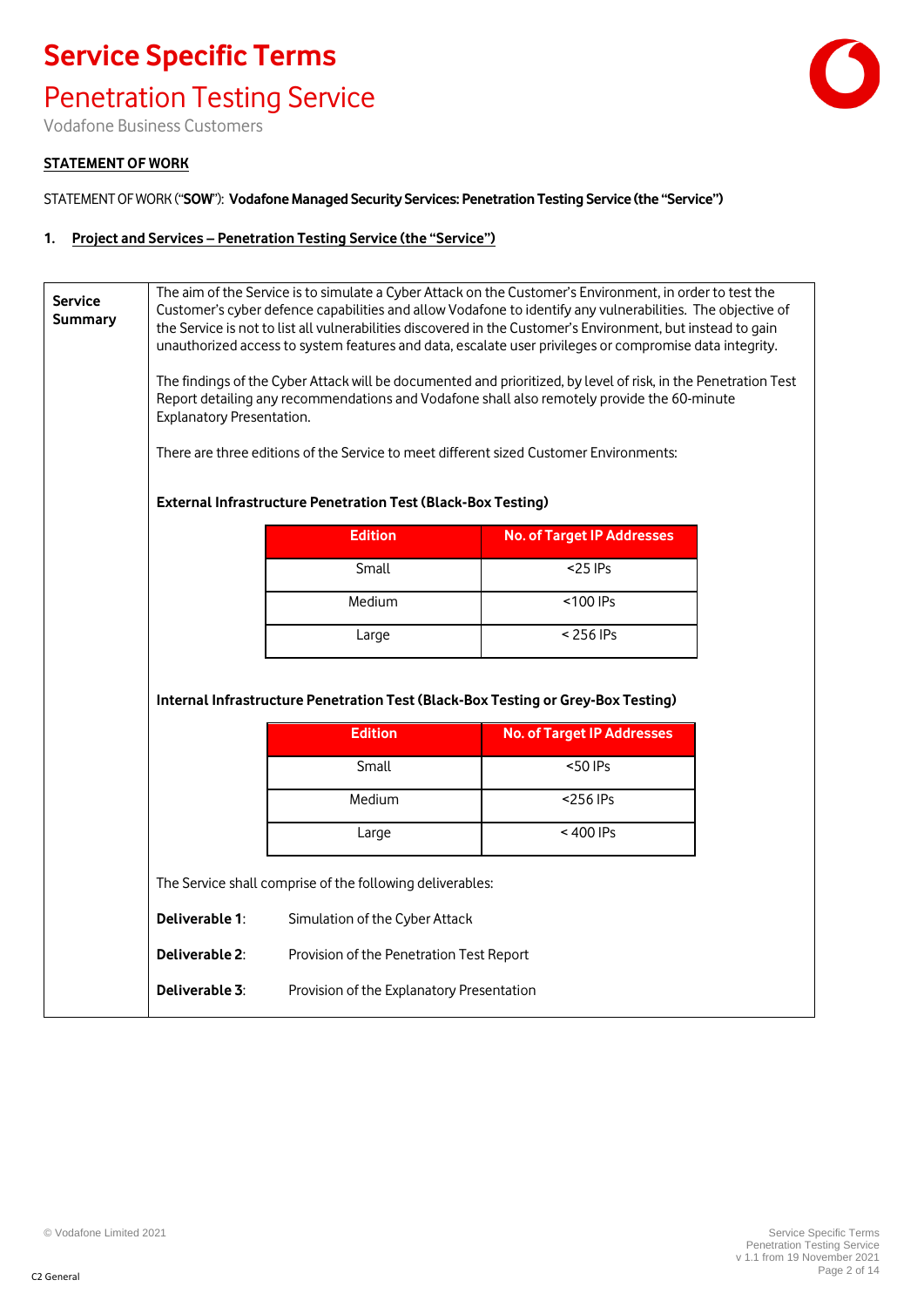### Penetration Testing Service



| <b>Customer</b>      | <b>External Infrastructure Penetration Test</b>                                                                                                                                                                                                                                                                                                                                                                                                                                                                                                                                 |  |  |
|----------------------|---------------------------------------------------------------------------------------------------------------------------------------------------------------------------------------------------------------------------------------------------------------------------------------------------------------------------------------------------------------------------------------------------------------------------------------------------------------------------------------------------------------------------------------------------------------------------------|--|--|
| <b>Prerequisites</b> | Where Customer selects an External Infrastructure Penetration Test edition of the Service, the Customer shall<br>complete the External Infrastructure Penetration Test Questionnaire prior to the Service Commencement<br>Date. No connectivity pre-requisites are required as testing is performed against Customer's external public<br>facing Environment.                                                                                                                                                                                                                   |  |  |
|                      | <b>Internal Infrastructure Penetration Test</b>                                                                                                                                                                                                                                                                                                                                                                                                                                                                                                                                 |  |  |
|                      | Where Customer selects an Internal Infrastructure Penetration Test edition of the Service, the Customer shall<br>complete the Internal Infrastructure Penetration Test Questionnaire prior to the Service Commencement<br>Date. The Internal Infrastructure Penetration Test requires remote network connectivity into the Customer's<br>Environment. The Customer has the following two options available to provide Vodafone with the remote<br>network connectivity:                                                                                                         |  |  |
|                      | the Customer must (a) deploy Vodafone's custom Kali Linux image on a Virtual Machine provided<br>1.<br>by the Customer; and (b) provide Vodafone with access to the Virtual Machine (e.g. via a client<br>virtual private network ("VPN"), Citrix or any other remote access solution). The Customer's Virtual<br>Machine must be deployed in an internal network so the access to all of the Target IP Addresses is<br>not blocked by any network device. Hardware requirements for the Customer's Virtual Machine are<br>as follows: 2x CPU, 4 GB RAM and 20 GB HDD space; or |  |  |
|                      | Customer must provide Vodafone with a VPN which is terminated within the Customer's<br>2.<br>Environment and has access to all Target IP Addresses.                                                                                                                                                                                                                                                                                                                                                                                                                             |  |  |
| <b>Service</b>       | Vodafone shall deliver the Service remotely from Prague, Czech Republic.                                                                                                                                                                                                                                                                                                                                                                                                                                                                                                        |  |  |
| Methodology          | Where Customers selects an External Infrastructure Penetration Test edition of the Service, the Black-Box                                                                                                                                                                                                                                                                                                                                                                                                                                                                       |  |  |
|                      | Testing approach shall be used.                                                                                                                                                                                                                                                                                                                                                                                                                                                                                                                                                 |  |  |
|                      | Where Customer selects an Internal Infrastructure Penetration Test edition of the Service, by default, the<br>Service shall be performed using the Black-Box Testing approach. However, Customer may choose for the<br>Service to be performed using the Grey-Box approach, by confirming this in the Internal Infrastructure<br>Penetration Test Questionnaire.                                                                                                                                                                                                                |  |  |
|                      | Vodafone will perform the Service in accordance with the phases set out below in order to identify and exploit<br>vulnerabilities that may impact confidentiality, integrity or availability of the Customer's Environment and<br>data contained within it. Phases 1 to 3 below shall together constitute the Cyber Attack.                                                                                                                                                                                                                                                     |  |  |
|                      | <b>Phase 1: Reconnaissance:</b>                                                                                                                                                                                                                                                                                                                                                                                                                                                                                                                                                 |  |  |
|                      | Vodafone shall gather additional information on the Customer's Environment by:<br>performing cyber security scans on the Target IP Addresses;<br>identifying running services, open ports, technologies in use and understanding targeted network<br>architecture and controls in place; and/or<br>using publicly available sources to identify additional information about the Customer's<br>Environment.                                                                                                                                                                     |  |  |
|                      | Phase 2: Identify Vulnerabilities & Misconfigurations:                                                                                                                                                                                                                                                                                                                                                                                                                                                                                                                          |  |  |
|                      | Vodafone shall attempt to identify vulnerabilities and misconfigurations within the Customer's Environment<br>by deploying a range of manual and automated techniques. Vodafone shall also develop the attack vectors<br>to be used for the Cyber Attack.                                                                                                                                                                                                                                                                                                                       |  |  |
|                      | Phase 3: Exploit Vulnerabilities & Misconfigurations:                                                                                                                                                                                                                                                                                                                                                                                                                                                                                                                           |  |  |
|                      | Vodafone shall exploit any vulnerabilities and misconfigurations found in the Customer's Environment by:                                                                                                                                                                                                                                                                                                                                                                                                                                                                        |  |  |
|                      | Attempting to gain access to the Customer's Environment;<br>identifying additional details and vulnerabilities about the relevant part of the Customer's<br>Environment that has been compromised;                                                                                                                                                                                                                                                                                                                                                                              |  |  |
|                      | escalating privileges in order to obtain high-privileged user access to the Customer's Environment;                                                                                                                                                                                                                                                                                                                                                                                                                                                                             |  |  |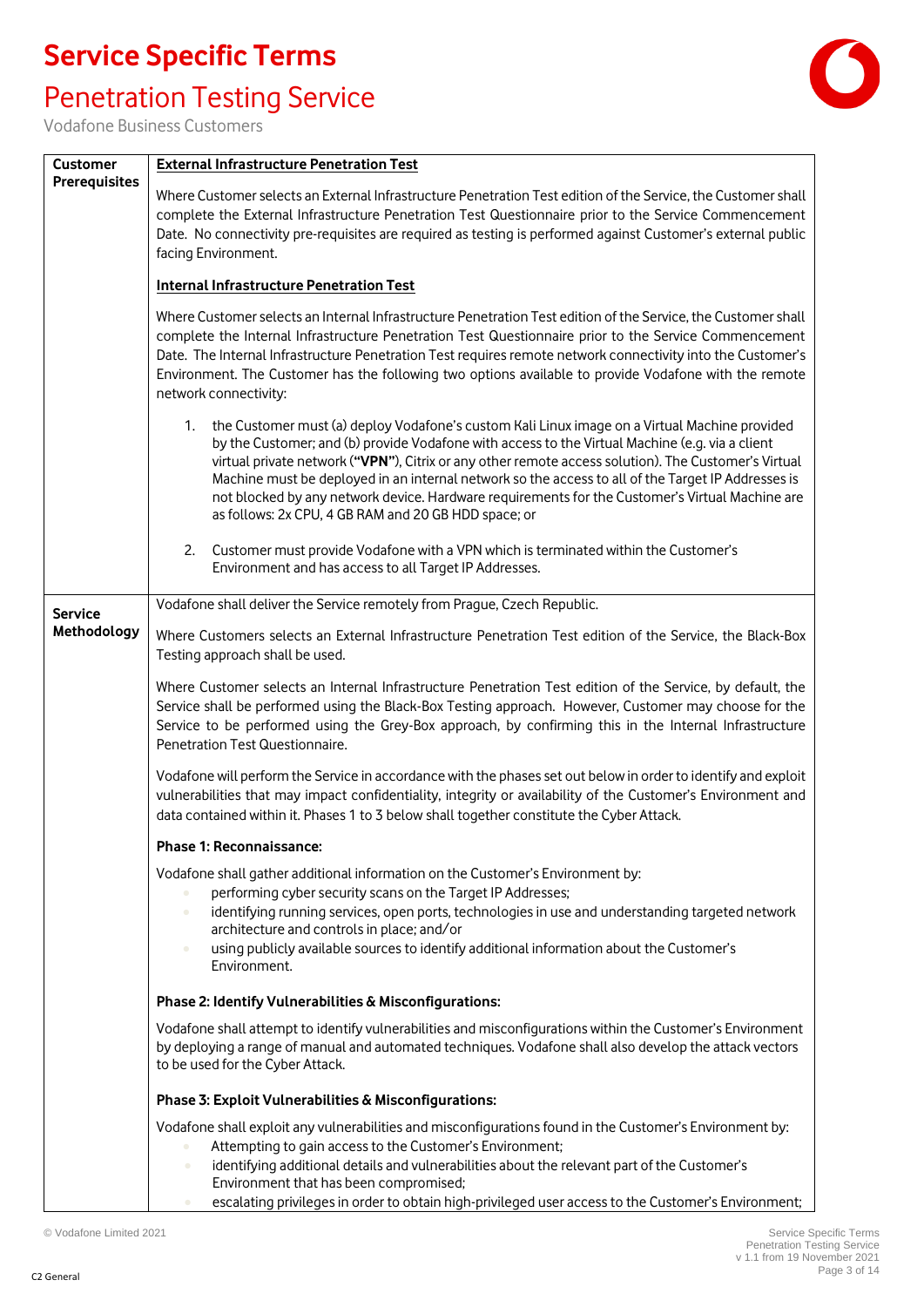## Penetration Testing Service



| <b>Customer</b>     | $\bullet$<br><b>Phase 4: Reporting:</b>               | obtaining and/or cracking passwords when found in hashed format;<br>identifying new targets in consultation with Customer (testing of which would not form a part of<br>the scope of the Service); and/or<br>attempting to attack integrity of the Customer's Environment.<br>Vodafone shall not exploit any vulnerabilities or misconfigurations affecting the availability of the<br>Customer's Environment, without having first obtained the Customer's agreement.<br>Following completion of the Cyber Attack, Vodafone shall prepare the Penetration Test Report, in<br>accordance with the Customer Deliverables section below.<br>The following deliverables shall be securely provided to Customer:                                                                                                                                                                                                                                                                                                                                                                                                                                                                                                    |                                                                                                                                    |
|---------------------|-------------------------------------------------------|-----------------------------------------------------------------------------------------------------------------------------------------------------------------------------------------------------------------------------------------------------------------------------------------------------------------------------------------------------------------------------------------------------------------------------------------------------------------------------------------------------------------------------------------------------------------------------------------------------------------------------------------------------------------------------------------------------------------------------------------------------------------------------------------------------------------------------------------------------------------------------------------------------------------------------------------------------------------------------------------------------------------------------------------------------------------------------------------------------------------------------------------------------------------------------------------------------------------|------------------------------------------------------------------------------------------------------------------------------------|
| <b>Deliverables</b> | <b>Deliverable</b>                                    | <b>Description</b>                                                                                                                                                                                                                                                                                                                                                                                                                                                                                                                                                                                                                                                                                                                                                                                                                                                                                                                                                                                                                                                                                                                                                                                              | <b>Expected Timeframe</b><br>(Business Days)                                                                                       |
|                     | of<br>Execution<br>Cyber<br>the<br>Attack             | Vodafone shall carry out the 3 Phases detailed in the Service<br>Methodology section above.                                                                                                                                                                                                                                                                                                                                                                                                                                                                                                                                                                                                                                                                                                                                                                                                                                                                                                                                                                                                                                                                                                                     | Within the following Business<br>from<br>the<br>Service<br>Days<br>Commencement Date:<br>Small edition $-3$<br>Medium edition $-7$ |
|                     | Provision of the<br>Penetration<br><b>Test Report</b> | On completion of the Cyber Attack, Vodafone shall securely<br>provide to the Customer the Penetration Test Report which may<br>contain, without limitation, the following:<br>an introductory section detailing the scope of the Service,<br>$\bullet$<br>the Target IP Addresses and any relevant limitations;<br>an executive summary detailing the activities performed<br>٠<br>by Vodafone, any issues identified and any general<br>recommended actions;<br>a technical findings matrix detailing any identified risks<br>$\bullet$<br>and vulnerabilities, ranked in risk priority order, and any<br>suggested remediation activities; and<br>proof of concept evidences of identified and exploited<br>$\bullet$<br>vulnerabilities which may include, without limitation,<br>escalated access to system or domain, cracked or found<br>passwords and access to other sensitive information.<br>Vodafone will only capture, retrieve, or exfiltrate an amount of<br>targeted data records reasonably necessary to demonstrate<br>Vodafone's successful penetration of the customer systems.<br>Vodafone may include proof of vulnerability screen captures of<br>targeted data to evidence such exposure | Large edition - 12<br>Within 3 Business Days from<br>completion of the execution of<br>the Cyber Attack.                           |
|                     | Provision of the<br>Explanatory<br>Presentation       | Vodafone shall deliver the Explanatory Presentation remotely to<br>Customer.                                                                                                                                                                                                                                                                                                                                                                                                                                                                                                                                                                                                                                                                                                                                                                                                                                                                                                                                                                                                                                                                                                                                    | Within 3 Business Days of<br>providing the Penetration Test<br>Report.                                                             |
|                     |                                                       | Any targeted data that contains Personal Data will be redacted prior to its inclusion in the Penetration Test<br>Report or Explanatory Presentation. The targeted data will either be returned or destroyed upon request by<br>the Customer, except as retained in accordance with this Agreement.                                                                                                                                                                                                                                                                                                                                                                                                                                                                                                                                                                                                                                                                                                                                                                                                                                                                                                              |                                                                                                                                    |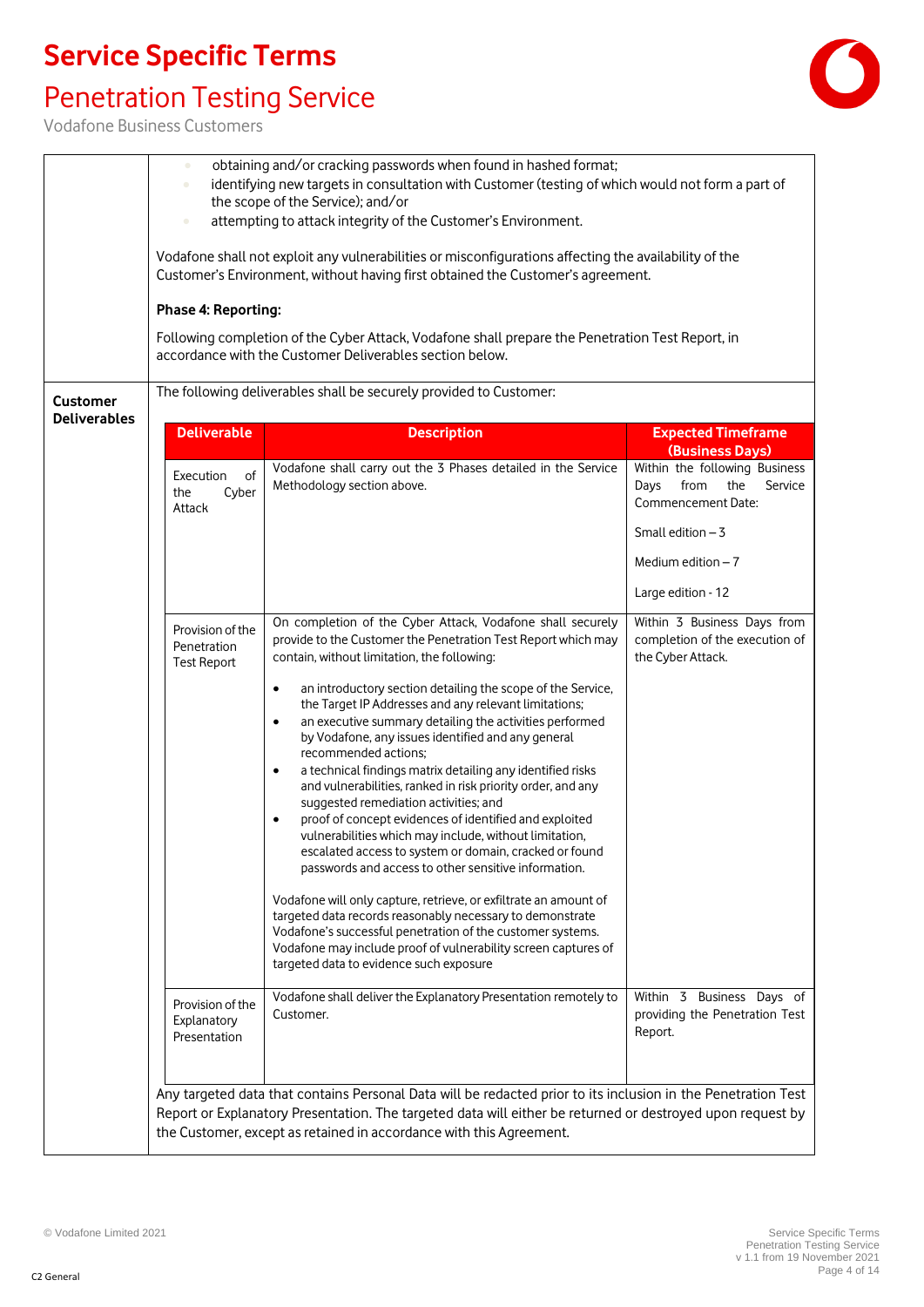### Penetration Testing Service

Vodafone Business Customers

#### **2. Project Terms**

| <b>Customer</b>     | In addition to any other responsibilities or assumptions described in this Agreement, the                                                                              |
|---------------------|------------------------------------------------------------------------------------------------------------------------------------------------------------------------|
| <b>Dependencies</b> | Customer Dependencies are as follows and the Customer recognises that if it fails to comply                                                                            |
|                     | with the following dependencies, Vodafone is relieved from performing or delivering the                                                                                |
|                     | Service and may choose to suspend or terminate this Agreement:                                                                                                         |
|                     | Customer shall perform and complete the responsibilities and assumptions set out in the<br>$\bullet$                                                                   |
|                     | Customer Prerequisites section prior to the Service Commencement Date;                                                                                                 |
|                     | the Customer will consent to and authorize Vodafone to access the Customer Property<br>$\bullet$<br>and perform the Service;                                           |
|                     | Customer is solely responsible for:<br>$\bullet$                                                                                                                       |
|                     | defining the verified Target IP Addresses;<br>$\circ$                                                                                                                  |
|                     | any legal consequences that can occur from providing Target IP Addresses that<br>$\circ$<br>the Customer is not authorized to perform the Service on;                  |
|                     | determining what third-party property, information, data or other assets is<br>$\circ$                                                                                 |
|                     | included within the Customer Property;                                                                                                                                 |
|                     | determining whether any third-party consent, notices, permissions or licenses<br>$\circ$                                                                               |
|                     | are required for Vodafone to perform the Service;                                                                                                                      |
|                     | obtaining any such consents, permissions or licenses or providing such notices<br>$\circ$                                                                              |
|                     | (including from third-parties and Customer employees) necessary for Vodafone                                                                                           |
|                     | to perform its obligations under this Agreement;                                                                                                                       |
|                     | ensuring the availability of the Customer personnel and resources for the<br>$\circ$<br>duration of the Service as necessary for the performance of the Service, or as |
|                     | otherwise agreed upon by Vodafone and Customer. Customer will commit the                                                                                               |
|                     | necessary resources and management involvement to support the Service.                                                                                                 |
|                     | Customer acknowledges that material impacts to the Service including the                                                                                               |
|                     | schedule, scope and estimated or agreed upon costs may result from Customer                                                                                            |
|                     | resources being unavailable; and                                                                                                                                       |
|                     | implementing a process to ensure that if Customer's information security team<br>$\circ$                                                                               |
|                     | detects Vodafone's activities under the Service, such detection will be<br>escalated to Customer's senior management, or such other knowledgeable                      |
|                     | Customer personnel, who can intervene prior to such activity being reported                                                                                            |
|                     | outside of Customer's organisation (e.g. to law enforcement) or, if such activity                                                                                      |
|                     | is reported outside of Customer's organisation, Customer will promptly clarify                                                                                         |
|                     | that Vodafone was acting with Customer's full knowledge and consent;                                                                                                   |
|                     | decisions to be made by the Customer will be made promptly and without delay;<br>$\bullet$                                                                             |
|                     | Customer must provide necessary support for Vodafone obtaining any required visas<br>$\bullet$<br>and/or travel authorisations;                                        |
|                     | Customer will perform any remediation activities required to reinstate its systems and                                                                                 |
|                     | data after completion of the Service. Vodafone will have no liability for any losses arising<br>out of Customer's failure to do so;                                    |
|                     | any other Customer responsibility that Vodafone and Customer mutually agree upon in<br>$\bullet$<br>writing;                                                           |
|                     | Customer shall be responsible for delivering all communications internal to Customer<br>$\bullet$                                                                      |
|                     | regarding the Service, including communications intended to inform Customer staff                                                                                      |
|                     | about the Service, any impact it may have on Customer employees and personnel, and                                                                                     |
|                     | any training necessary to impacted Customer employees and personnel;                                                                                                   |
|                     | Customer must be aware of the risks associated with the Service and must have taken<br>$\bullet$                                                                       |
|                     | the necessary pre-testing steps (e.g. data backup, internal communications etc.) to help<br>minimize these risks. These can include:                                   |
|                     | careful selection of in-scope targets, for example, avoiding business critical<br>$\circ$                                                                              |
|                     | systems in production environment, old/unstable systems, Operational                                                                                                   |
|                     | Technology (OT) systems;                                                                                                                                               |
|                     | communicate timelines and scope of activities with involved<br>$\circ$                                                                                                 |
|                     | staff/departments, such as, a Security Operation Centre, network<br>administrators, system owners; and                                                                 |
|                     |                                                                                                                                                                        |

© Vodafone Limited 2021 Service Specific Terms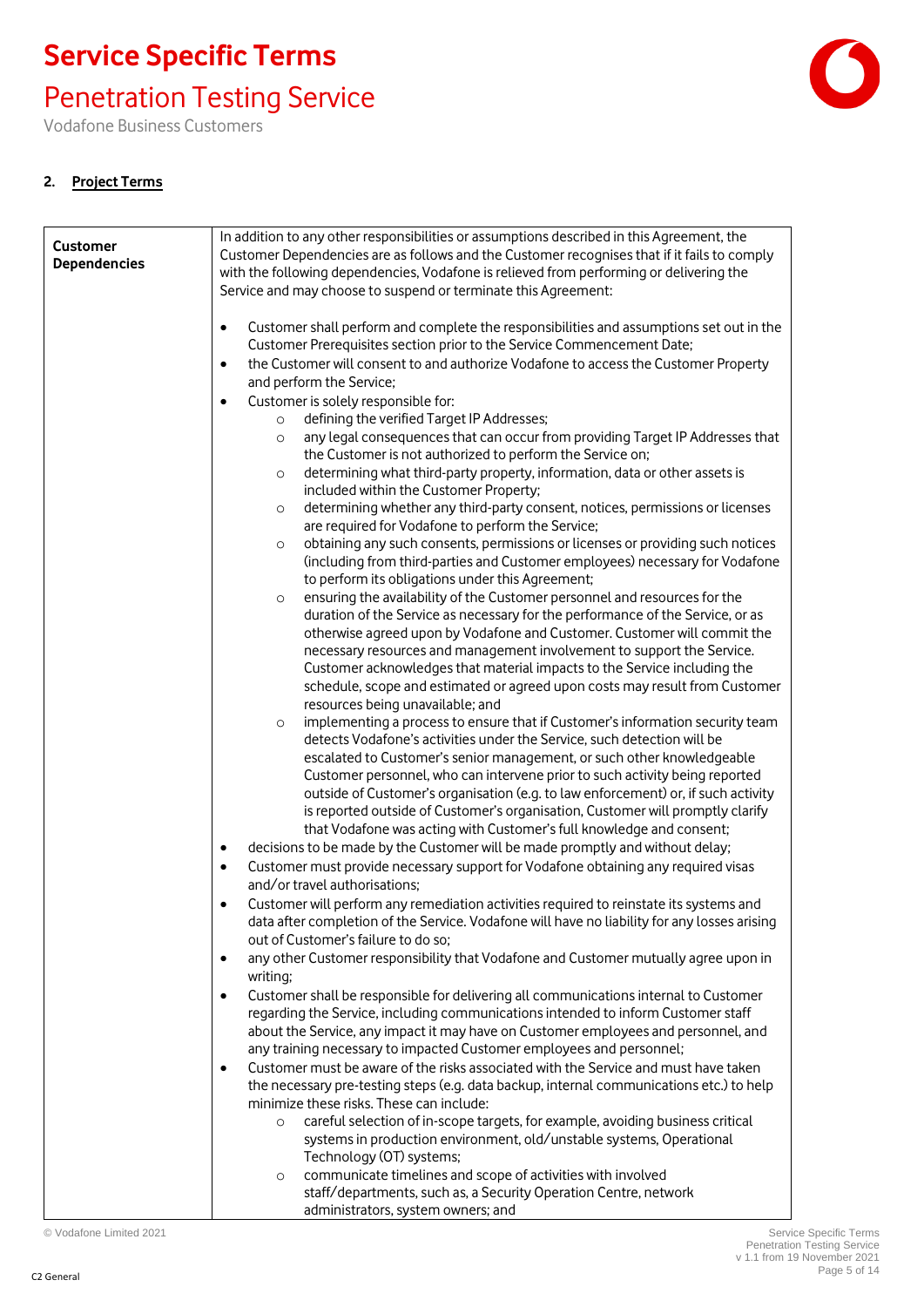### Penetration Testing Service



|                                              | ensure disaster recovery procedures are in place;<br>$\circ$<br>Customer shall use its commercially reasonable efforts to provide accurate and<br>$\bullet$<br>complete information, data and documentation in a timely manner, as required by<br>Vodafone, and shall promptly notify Vodafone if it learns that any information, data or<br>documentation previously provided to Vodafone is materially inaccurate or incomplete.<br>In the event of penetration testing that includes Customer cloud Infrastructure, the<br>$\bullet$<br>Customer will be responsible for getting the necessary approvals from the Cloud Service<br>Provider and clarify the rules of engagement with Vodafone before the execution of the<br>tests;<br>Customer acknowledges that Vodafone uses, among others, the following techniques,<br>$\bullet$<br>and that Customer does not object to this:<br>Technical operations, false signals, keys or identity to gain access to Customer's<br>$\circ$<br>automated systems;<br>Techniques that may copy and store data encountered on Customer's<br>$\circ$<br>automated systems;<br>A public telecommunication infrastructure or system to use computing<br>$\circ$<br>capacity of Customer's automated systems; and<br>Techniques that may process or transfer the data encountered on Customer's<br>$\circ$<br>automated systems, or append data to it;<br>Customer shall notify Vodafone directly if the Customer requires Vodafone to cease<br>$\bullet$<br>accessing the Customer's Environment. Vodafone shall cease accessing the Customer's<br>Environment as soon as practicable upon receipt of such request; and<br>If Customer decides to remediate an exploited vulnerability that allowed Vodafone to<br>$\bullet$<br>gain an elevated level of access prior to the end of the engagement with Vodafone,<br>Customer agrees to provide Vodafone with the same level of access obtained in a<br>controlled secured manner so that Vodafone's testing can continue.                                                                                                                                                            |
|----------------------------------------------|-------------------------------------------------------------------------------------------------------------------------------------------------------------------------------------------------------------------------------------------------------------------------------------------------------------------------------------------------------------------------------------------------------------------------------------------------------------------------------------------------------------------------------------------------------------------------------------------------------------------------------------------------------------------------------------------------------------------------------------------------------------------------------------------------------------------------------------------------------------------------------------------------------------------------------------------------------------------------------------------------------------------------------------------------------------------------------------------------------------------------------------------------------------------------------------------------------------------------------------------------------------------------------------------------------------------------------------------------------------------------------------------------------------------------------------------------------------------------------------------------------------------------------------------------------------------------------------------------------------------------------------------------------------------------------------------------------------------------------------------------------------------------------------------------------------------------------------------------------------------------------------------------------------------------------------------------------------------------------------------------------------------------------------------------------------------------------------------------------------------------------------------------------------------------------|
| <b>General Assumptions</b><br>& Dependencies | The general assumptions & dependencies applicable for this Service are:<br>All work is carried out on a fixed fee basis.<br>There will be no changes to the scope of the Service, as set out in this Agreement.<br>٠<br>The Service is not warranted to:<br>$\bullet$<br>detect or identify all security or network threats to, or vulnerabilities<br>of Customer's networks or other facilities, assets, or operations;<br>prevent intrusions into or any damage to Customer's networks or<br>٠<br>other facilities, assets, or operations;<br>return control of a Customer or third party system where<br>unauthorized access or control has occurred; or<br>meet or help Customer meet any Applicable Law, industry standard<br>or any other requirements including the Payment Card Industry Data<br>Security Standard. It is Customer's sole responsibility to provide<br>appropriate and adequate security for its company, its assets,<br>systems and employees.<br>Customer must promptly notify Vodafone of any changes to information provided<br>in either the External Infrastructure Penetration Test Questionnaire or the Internal<br>Infrastructure Penetration Test Questionnaire (as relevant).<br>Vodafone may provide reasonable recommendations, advice or instructions on<br>٠<br>a particular course of action in the course of performing or as a result of the<br>Service or in the Deliverables to be provided to Customer and if Customer<br>chooses not to follow such reasonable recommendations, advice or<br>instructions, Customer acknowledges that Vodafone shall not be responsible<br>for any losses or claims made by the Customer that arise from Customer's<br>failure to follow such recommendations, advice or instructions.<br>While Vodafone will use reasonable care to carry out the Service in line with<br>Good Industry Practice and in a manner designed to mitigate and reduce the<br>risk of damage to Customer Property, Customer acknowledges that there is<br>inherent risk in the provision of the security Service in accordance with this<br>Agreement which may lead to operational degradation, performance impact, |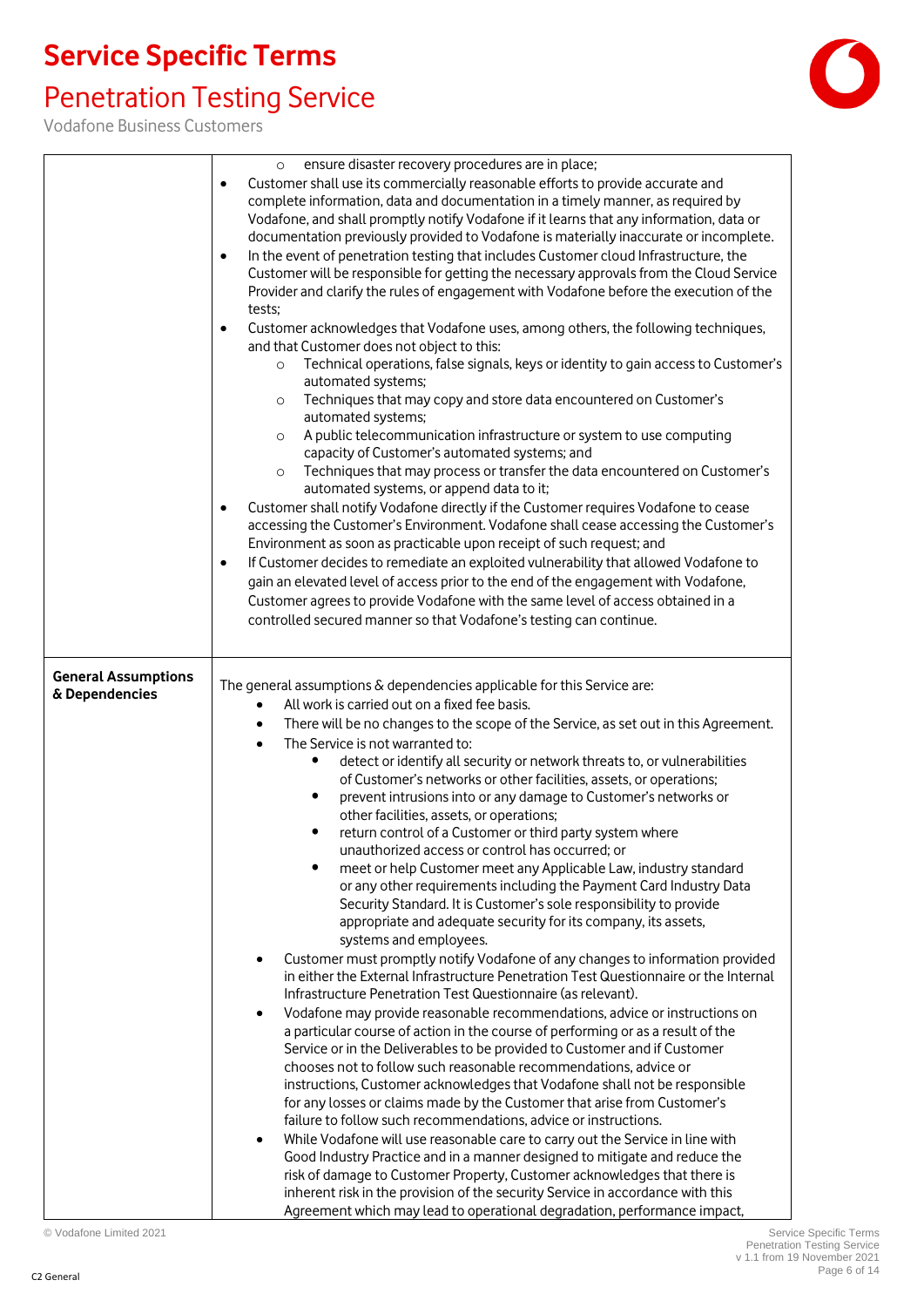# Penetration Testing Service

| breach of Customer policies or industry standards, or otherwise impair                                                                                                   |
|--------------------------------------------------------------------------------------------------------------------------------------------------------------------------|
| Customer Property (each a "Customer Damage" and together the                                                                                                             |
| "Customer Damages") and, Vodafone will not be liable to the Customer or its                                                                                              |
| respective employees or any third parties of the Customer for Customer                                                                                                   |
| Damages arising from the foregoing. To the extent possible, prior to                                                                                                     |
| commencing any provisioning of the Service, Vodafone shall identify and                                                                                                  |
| inform the Customer of any Customer Damage associated with the Service.                                                                                                  |
| Customer agrees that Vodafone has the right to anonymise and aggregate<br>$\bullet$                                                                                      |
| Customer Data that will not in any way reveal the Customer Data as being                                                                                                 |
| attributable to the Customer with other data and leverage anonymous learnings                                                                                            |
| and insights regarding use of the Service (the anonymised data, "Vodafone                                                                                                |
| Insights Data"), and that Vodafone owns Vodafone Insights Data and may use                                                                                               |
| Vodafone Insights Data during and after the term of this Agreement solely to                                                                                             |
| develop, provide, and improve Vodafone products and services.                                                                                                            |
| Customer agrees that Vodafone is not liable to Customer for Customer<br>$\bullet$                                                                                        |
| Damages provided that Vodafone will use reasonable care to carry out the                                                                                                 |
| Service in line with Good Industry Practice and in accordance with the terms of                                                                                          |
| this Agreement.                                                                                                                                                          |
| The Customer agrees that, to the extent permitted by Applicable Law, it shall<br>$\bullet$                                                                               |
| not bring any claim against Vodafone or any Group Company, whether in tort                                                                                               |
| or otherwise, in connection with the Service or otherwise in relation to the<br>subject matter of this Agreement.                                                        |
| Customer acknowledges that, in providing the Service, Vodafone will access<br>$\bullet$                                                                                  |
| Customer Systems and data. Customer agrees that, in advance of the                                                                                                       |
| Agreement Start Date, it shall provide and maintain all necessary consents,                                                                                              |
| permissions, notices and authorisations as that are necessary for Vodafone to                                                                                            |
| perform the Service, including any of the foregoing from employees or third                                                                                              |
| parties; valid consents from or notices to applicable data subjects; and                                                                                                 |
| authorisations from regulatory authorities, employee representative bodies or                                                                                            |
| other applicable third parties ("Customer Consent") in a timely manner as                                                                                                |
| necessary for Vodafone to access and use such System and data to perform                                                                                                 |
| the Service under this Agreement, and/or to use any third-party System(s) or                                                                                             |
| data that Vodafone may use or require access to in performing the Service. For                                                                                           |
| purposes of this Clause, "System" means, as applicable, Customer's or a third                                                                                            |
| party's computer environment, network, equipment, software and related                                                                                                   |
| services.                                                                                                                                                                |
| Customer agrees to provide and maintain the Customer Consents.<br>٠                                                                                                      |
| Vodafone shall perform the Service in line with the scope of the Service as set<br>$\bullet$<br>out in this Agreement, in accordance with Good Industry Practice, and in |
| reliance on, and in line with, the Customer Consent.                                                                                                                     |
| Customer agrees to indemnify Vodafone on an unlimited basis to the extent the<br>$\bullet$                                                                               |
| Customer fails to provide and maintain the Customer Consents.                                                                                                            |
| Vodafone is not responsible for remedying any security issues, vulnerabilities<br>$\bullet$                                                                              |
| or other problems discovered in the course of performing or as a result of the                                                                                           |
| Service (where such Service is provided in accordance with the terms of this                                                                                             |
| Agreement).                                                                                                                                                              |
| In providing the Service, Vodafone has no intention of committing any civil or<br>$\bullet$                                                                              |
| criminal offences.                                                                                                                                                       |
| Customer acknowledges and agrees that, no act or omission of Vodafone<br>$\bullet$                                                                                       |
| arising out of or related to Vodafone's provision of the Services will be deemed                                                                                         |
| to exceed the authorisation as set out in this Agreement, provided that                                                                                                  |
| Vodafone has provided the Services in accordance with this Agreement and in                                                                                              |
| line with the relevant agreed scope of services with the Customer and/or the                                                                                             |
| applicable Order.                                                                                                                                                        |
| Customer must promptly notify Vodafone of any changes to Validation<br>٠                                                                                                 |
| Information.                                                                                                                                                             |
| Customer agrees and authorises Vodafone, to retain any indicators of<br>٠                                                                                                |
| compromise, malware, anomalies, or other metadata found as part of, or<br>related to the performance of the Service ("Metadata") only for the purposes                   |
|                                                                                                                                                                          |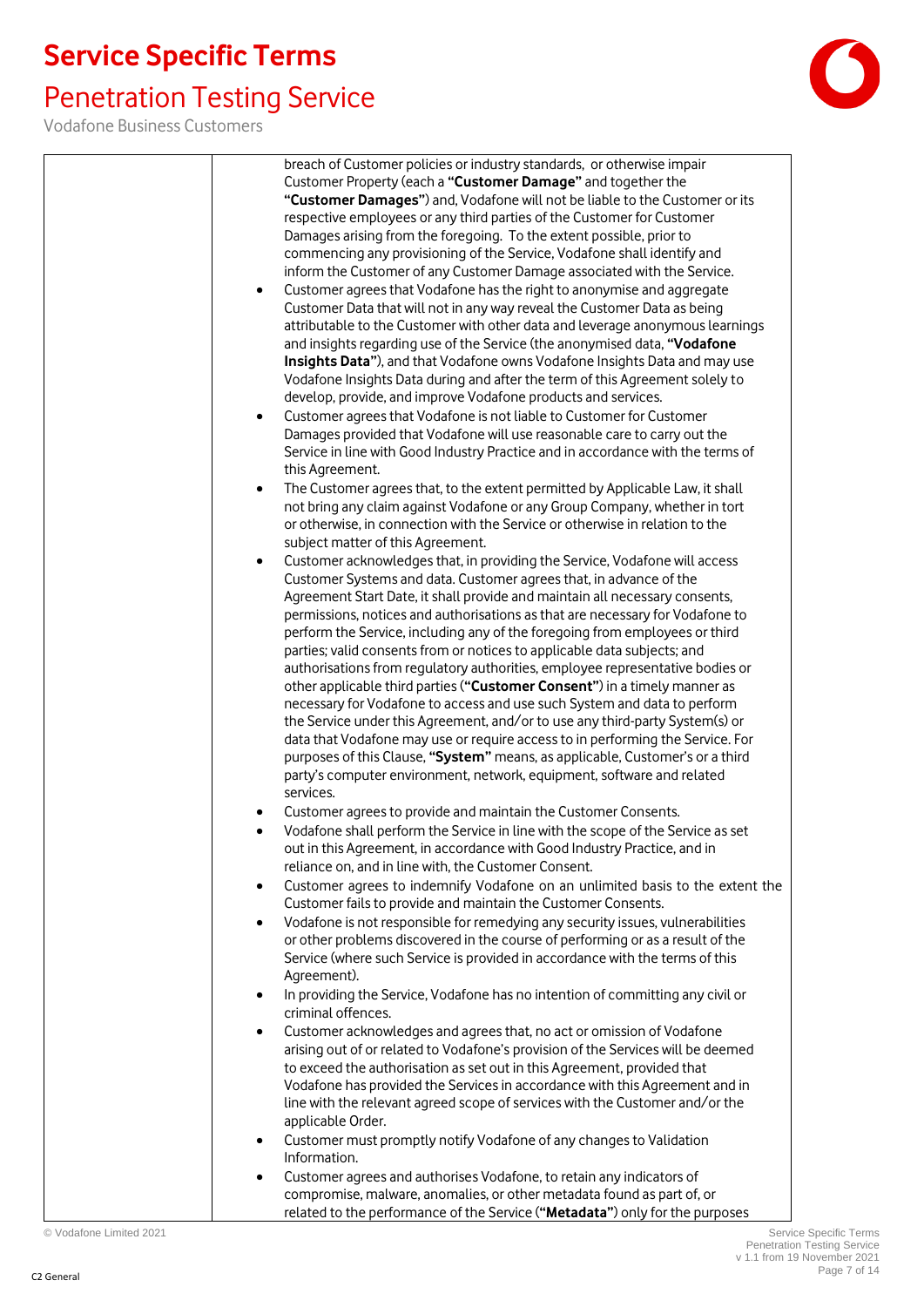# Penetration Testing Service



|                               | of gathering and compiling security event log data to look at trends, and real<br>or potential security threats and improving Vodafone's security services.<br>Vodafone may analyse, copy, store, and use such Metadata provided that such<br>Metadata is compiled or combined in an aggregated, anonymised or<br>pseudonymised, de-identified manner that will not in any way reveal the<br>Metadata as being attributable to the Customer.<br>To the extent permitted by Applicable Law, the Customer agrees that it shall<br>$\bullet$<br>not bring any claim against Accenture or any Accenture Group Company (or<br>any other third party acting on behalf of Vodafone in providing the Service),<br>whether in tort or otherwise, in connection with the Service or otherwise in<br>relation to the subject matter of this Agreement.<br>The Customer is responsible for: (i) ensuring that the Customers' use of the<br>$\bullet$<br>Service and associated Deliverables is in accordance with the terms of this<br>Agreement; (ii) ensuring that the scope of the Service to be provided to the<br>Customer meets the Customer's requirements; and (iii) Customer's<br>compliance with all Applicable Laws and regulations applicable to Customer in<br>connection with the use of the Service and/or Deliverables.<br>The Customer agrees to and authorises that Vodafone may, as necessary in<br>$\bullet$<br>performance of the Service: (i) access Customer Property and physically<br>connect, disconnect, install, update, upgrade, manage and operate equipment,<br>tools and software on Customer Property; and (ii) to the extent required to<br>comply with Applicable Laws, take such actions with respect to Customer<br>Property required by law enforcement authorities or regulatory authorities. |
|-------------------------------|--------------------------------------------------------------------------------------------------------------------------------------------------------------------------------------------------------------------------------------------------------------------------------------------------------------------------------------------------------------------------------------------------------------------------------------------------------------------------------------------------------------------------------------------------------------------------------------------------------------------------------------------------------------------------------------------------------------------------------------------------------------------------------------------------------------------------------------------------------------------------------------------------------------------------------------------------------------------------------------------------------------------------------------------------------------------------------------------------------------------------------------------------------------------------------------------------------------------------------------------------------------------------------------------------------------------------------------------------------------------------------------------------------------------------------------------------------------------------------------------------------------------------------------------------------------------------------------------------------------------------------------------------------------------------------------------------------------------------------------------------------------------------------------------------------------------------|
| <b>Materials and Software</b> | Vodafone may use certain third-party software products ("Third-Party Software") in<br>its provision of the Service. The Customer agrees and acknowledges that Customer<br>will not be provided access to these products. Any output directly from the Third-Party<br>Software that is used by Vodafone in connection with the provision of the Service to<br>the Customer without further input from Vodafone is being provided on an "as-is" basis<br>and is excluded from any warranties set out in this Agreement.                                                                                                                                                                                                                                                                                                                                                                                                                                                                                                                                                                                                                                                                                                                                                                                                                                                                                                                                                                                                                                                                                                                                                                                                                                                                                                    |
|                               | Vodafone reserves the right to: (i) change the hosting provider used to host any<br>proprietary or Third-Party Software used for the provision of the Service; and (ii)<br>change any Third-Party Software it uses to provide the Service to Customer, provided<br>that such changes do not materially impact the Service.                                                                                                                                                                                                                                                                                                                                                                                                                                                                                                                                                                                                                                                                                                                                                                                                                                                                                                                                                                                                                                                                                                                                                                                                                                                                                                                                                                                                                                                                                               |
|                               | With regard to any Third-Party Software provided as part of the Service, the Customer<br>agrees not to, directly or indirectly do any of the following: (i) reverse engineer,<br>decompile, disassemble or otherwise attempt to discover the source code or<br>underlying ideas or algorithms of the Third-Party Software; (ii) modify, translate, or<br>create derivative works based on any element of the Third-Party Software or any<br>related documentation; (iii) rent, lease, distribute, sell, resell, assign, or otherwise<br>transfer its rights to use the Third-Party Software; (iv) use the Third-Party Software for<br>any purpose other than the performance of the Service in accordance with this<br>Agreement; (v) remove any proprietary notices from Third-Party Software or related<br>materials furnished or made available to Customer; and/or (vi) permit any third party<br>to access the Third-Party Software.                                                                                                                                                                                                                                                                                                                                                                                                                                                                                                                                                                                                                                                                                                                                                                                                                                                                                |
|                               | Vodafone may additionally utilize custom-developed software, scripts, exploits, and<br>other technologies ("Custom Products") in its provision of the Service. Such<br>technologies may be deployed on Customer systems during the provision of the<br>Service. Any such technologies remain Vodafone intellectual property, and Vodafone<br>retains all corresponding rights to these technologies. Vodafone shall not be obligated<br>to provide Customer with copies of, access to, or a license for such technologies.                                                                                                                                                                                                                                                                                                                                                                                                                                                                                                                                                                                                                                                                                                                                                                                                                                                                                                                                                                                                                                                                                                                                                                                                                                                                                               |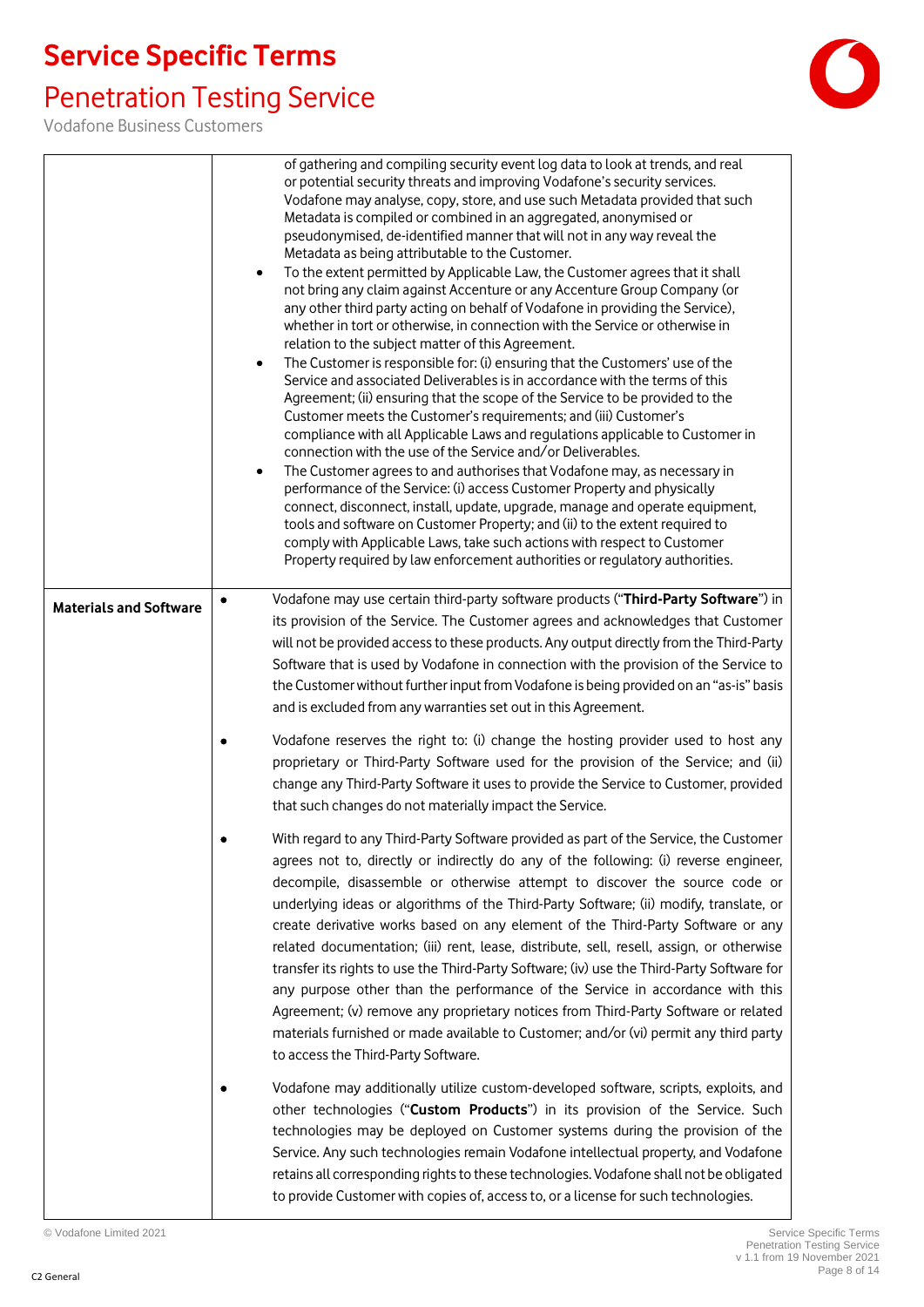## Penetration Testing Service

Vodafone Business Customers

 $\overline{\Gamma}$ 



| <b>Acceptance Testing</b> | There is no acceptance testing applicable to this SOW unless specifically mentioned in the<br>"Project and Services" section.                                                                                                                                                                                                                                                                                                                                                                                                                                                                                                                                                                                                                                                                                                                                                                                                                                                                                                                                                                                                                                                                                                                                                                                                                                                                                                                                                                                                                                                                                                                                                                                                                                                                                                                                                                                                                                                                                                                                                                                                                                                                                                                                                                                                                                                                                                                                                                                                                                                                                                                                                                                                                                                                                                                                                                                                                                                                                                                                                                                                                                                                                                                                                                                                                                                                                                                                                                                                                                                                                                                                                                                                                                                                                                                                                                    |
|---------------------------|--------------------------------------------------------------------------------------------------------------------------------------------------------------------------------------------------------------------------------------------------------------------------------------------------------------------------------------------------------------------------------------------------------------------------------------------------------------------------------------------------------------------------------------------------------------------------------------------------------------------------------------------------------------------------------------------------------------------------------------------------------------------------------------------------------------------------------------------------------------------------------------------------------------------------------------------------------------------------------------------------------------------------------------------------------------------------------------------------------------------------------------------------------------------------------------------------------------------------------------------------------------------------------------------------------------------------------------------------------------------------------------------------------------------------------------------------------------------------------------------------------------------------------------------------------------------------------------------------------------------------------------------------------------------------------------------------------------------------------------------------------------------------------------------------------------------------------------------------------------------------------------------------------------------------------------------------------------------------------------------------------------------------------------------------------------------------------------------------------------------------------------------------------------------------------------------------------------------------------------------------------------------------------------------------------------------------------------------------------------------------------------------------------------------------------------------------------------------------------------------------------------------------------------------------------------------------------------------------------------------------------------------------------------------------------------------------------------------------------------------------------------------------------------------------------------------------------------------------------------------------------------------------------------------------------------------------------------------------------------------------------------------------------------------------------------------------------------------------------------------------------------------------------------------------------------------------------------------------------------------------------------------------------------------------------------------------------------------------------------------------------------------------------------------------------------------------------------------------------------------------------------------------------------------------------------------------------------------------------------------------------------------------------------------------------------------------------------------------------------------------------------------------------------------------------------------------------------------------------------------------------------------------|
| Out of scope<br>statement | The following are not in scope for the Service:<br>any Penetration Testing of applications;<br>any assessment of any systems outside of Customer's networks (with the exception<br>of any such system that is: (i) within Customer facilities; and (ii) managed directly by<br>Customer; and (iii) communicated with by Customer-owned assets; is considered in-<br>scope for the purposes of the Penetration Testing Services). Vodafone and Customer<br>further agree that any interaction with Customer's third-party cloud services<br>providers will be done in a manner consistent with the Customer's normal<br>interaction with those third-parties;<br>any remediation of identified vulnerabilities or other security issues;<br>any review and analysis of any data or equipment: (i) belonging to an individual<br>outside of their employment with the Customer, without appropriate consent; or (ii)<br>belonging to a third-party where Customer does not have control, custody and/or<br>authorization to possess such data or equipment, or all necessary<br>consents/authorization for Vodafone to access such data or equipment in order to<br>perform the Service set out in this SoW;<br>any provision of services involving the collection of physical evidence, collection of<br>$\bullet$<br>evidence for admission in court including for criminal or civil litigation purposes,<br>provision of evidence lockers, or 'chain of custody' collection of evidence;<br>any provision of expert testimony or litigation assistance or support services;<br>$\bullet$<br>any provision of services involving retaliatory actions, hacking back or attribution<br>$\bullet$<br>that would breach applicable laws;<br>any installation of software, unless agreed by Vodafone and expressly consented to<br>$\bullet$<br>and authorized by Customer and Vodafone in writing, and which may require<br>additional terms and conditions to be agreed;<br>any intentional interception of communications between Customer and a third-<br>party, or between two or more third-parties, which is not authorized or directed by<br>Customer as part of the Service. For the purposes of this paragraph, interception<br>means intentionally modifying or interfering with Customer's systems or the<br>operation of such systems, or intentionally monitoring transmissions made by<br>means of Customer's system, such that some or all of the contents of the<br>communications are made available to Vodafone while such contents are being<br>transmitted. If unintentional interception does occur, Vodafone shall promptly after<br>becoming aware inform Customer;<br>any provision of a regulated service. Vodafone is not licensed or certified in any<br>country, state, or province as a public accountant, auditor, legal advisor, or private<br>investigator, and is not being retained to provide any accounting services,<br>accounting guidance, audit or internal control advisory services, tax or legal advice<br>or investigatory services that would require a license;<br>any targeted investigation of any individuals. For the purposes of clarity, Vodafone<br>may in the course of providing the Service, identify the internet profile (IP address,<br>geographic location, potential aliases/usernames) of potential threat actor(s) or<br>individual(s) involved in a perceived security threat, but the Service does not include<br>any targeted investigation into such individual(s);<br>any incident response services/activities; and<br>at no point will Vodafone perform deliberate denial of service testing or excessive<br>brute force attacks.<br>The services detailed in this SOW shall be provided remotely and constitute Vodafone's<br>complete scope of work and all other services (and the provision of services onsite) are out of |
| <b>Data Protection</b>    | scope.<br>Where Vodafone processes Personal Data, the relevant section of the clause headed<br>1.<br>"Data" of the Professional Services General Terms shall apply.                                                                                                                                                                                                                                                                                                                                                                                                                                                                                                                                                                                                                                                                                                                                                                                                                                                                                                                                                                                                                                                                                                                                                                                                                                                                                                                                                                                                                                                                                                                                                                                                                                                                                                                                                                                                                                                                                                                                                                                                                                                                                                                                                                                                                                                                                                                                                                                                                                                                                                                                                                                                                                                                                                                                                                                                                                                                                                                                                                                                                                                                                                                                                                                                                                                                                                                                                                                                                                                                                                                                                                                                                                                                                                                              |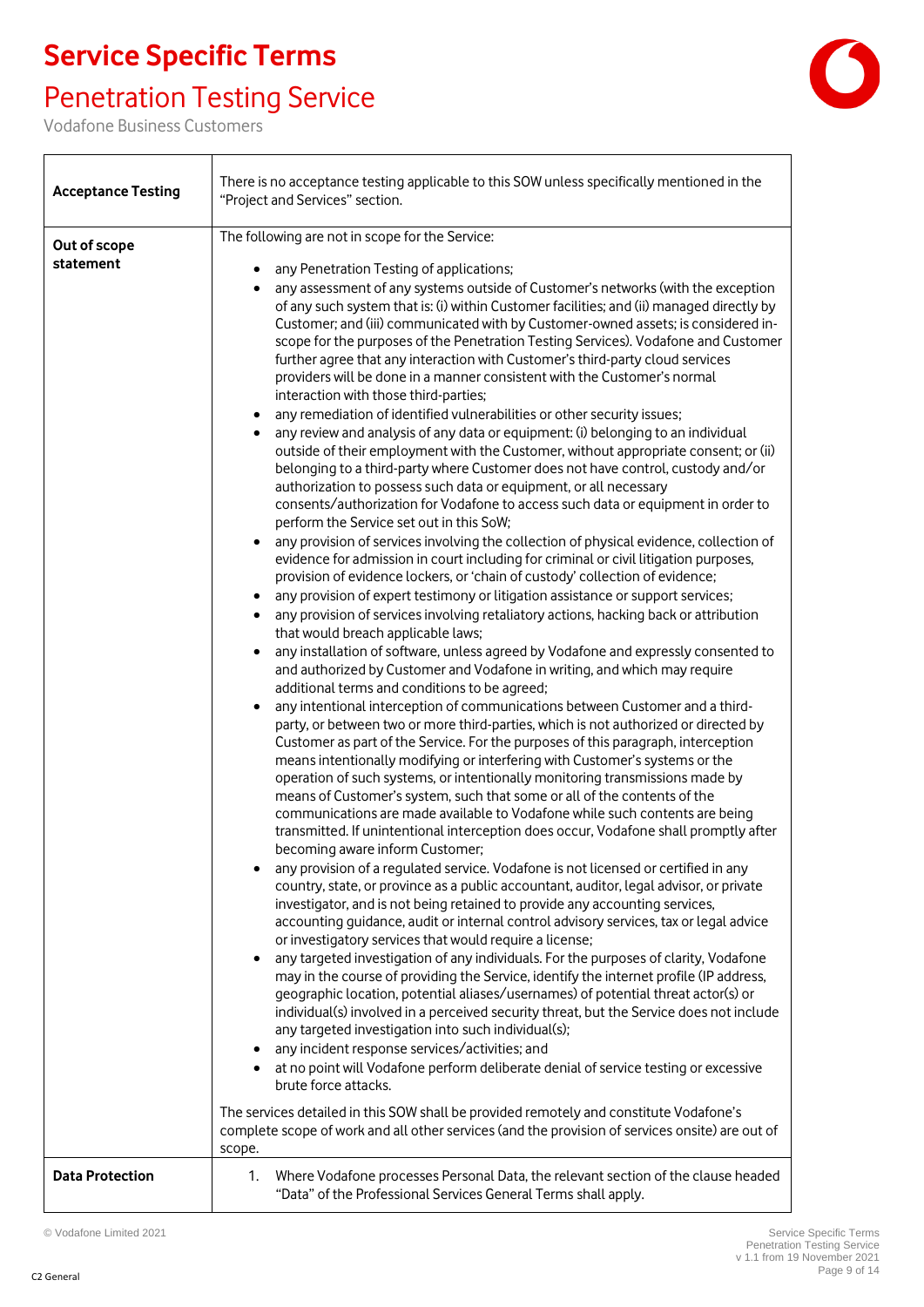### Penetration Testing Service



|                              | 2. Vodafone shall only act as Data Processor in respect of any Personal Data processed<br>on behalf of Customer for the performance of the following deliverables:                                                                                                                                                                                                                                                                                                                                                                                                                                                                                                                                                                                  |  |
|------------------------------|-----------------------------------------------------------------------------------------------------------------------------------------------------------------------------------------------------------------------------------------------------------------------------------------------------------------------------------------------------------------------------------------------------------------------------------------------------------------------------------------------------------------------------------------------------------------------------------------------------------------------------------------------------------------------------------------------------------------------------------------------------|--|
|                              | Deliverable 1: Simulation of Cyber Attack;<br>1.                                                                                                                                                                                                                                                                                                                                                                                                                                                                                                                                                                                                                                                                                                    |  |
|                              | Deliverable 2: provision of Penetration Test Report;<br>2.                                                                                                                                                                                                                                                                                                                                                                                                                                                                                                                                                                                                                                                                                          |  |
|                              | Deliverable 3: Explanatory Presentation,<br>3.                                                                                                                                                                                                                                                                                                                                                                                                                                                                                                                                                                                                                                                                                                      |  |
|                              | (the " <b>Processor Services</b> ").                                                                                                                                                                                                                                                                                                                                                                                                                                                                                                                                                                                                                                                                                                                |  |
|                              | Where Customer shares Personal Data with Vodafone for the Processor Services, the Customer<br>warrants and undertakes that it has complied with all necessary obligations imposed on it<br>under Applicable Law including ensuring that it has either (i) obtained all necessary consents<br>to transfer the Personal Data to Vodafone; or (ii) secured another lawful basis, in accordance<br>with Applicable Privacy Law, to share such Personal Data with Vodafone for the processing<br>envisaged by this Agreement and has provided appropriate privacy notices to the relevant data<br>subjects (as required by Applicable Privacy Law) to enable it to share the Personal Data with<br>Vodafone for the purposes envisaged by this Agreement |  |
| <b>Payment Card Industry</b> | Vodafone does not warrant that the Service will be payment card industry ("PCI")<br>requirements Compliant or that the Service will enable Customer to be compliant with<br>Applicable Privacy Law.                                                                                                                                                                                                                                                                                                                                                                                                                                                                                                                                                 |  |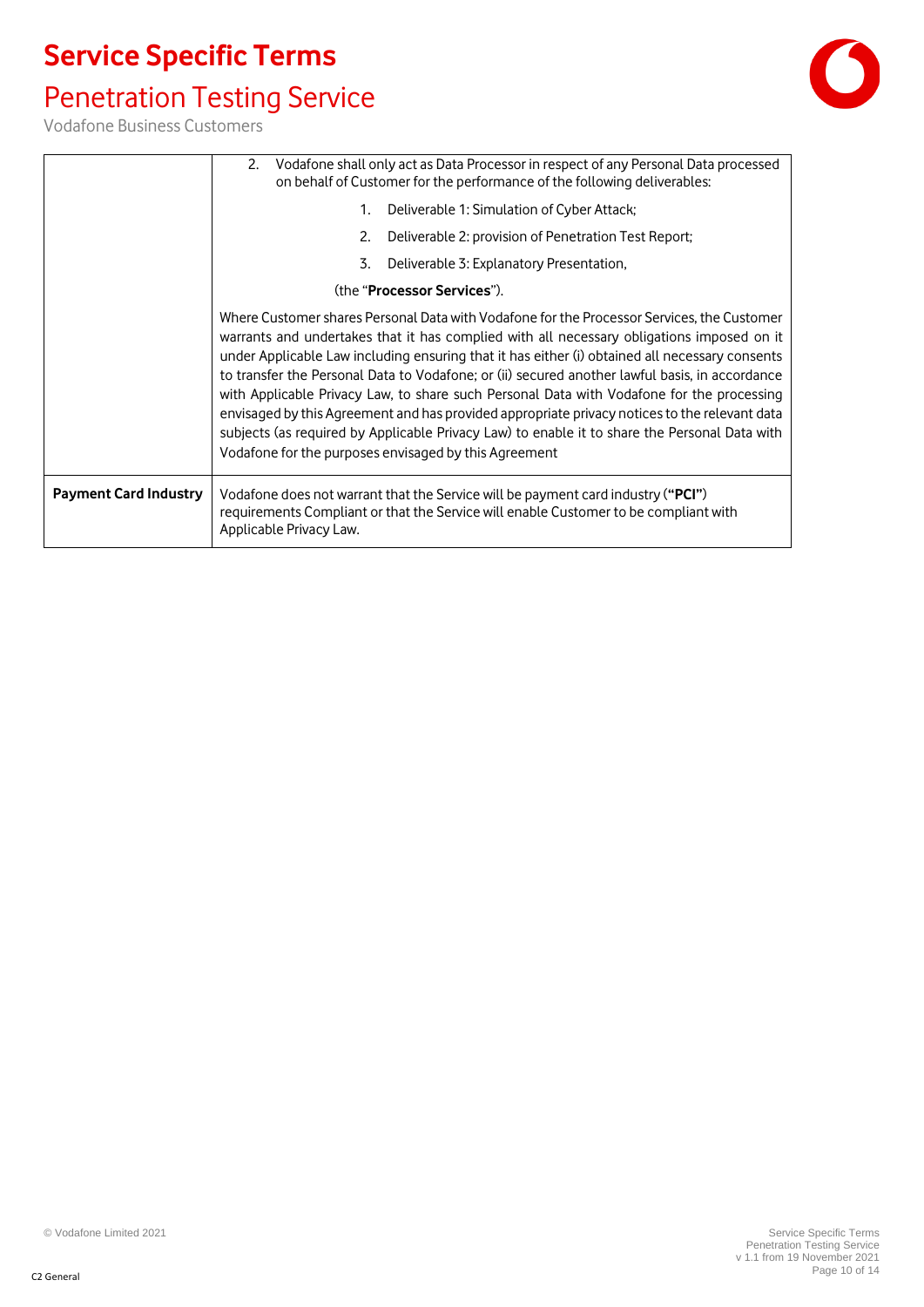### Penetration Testing Service

Vodafone Business Customers

#### **3. Standard Information**

| <b>Contractual Terms</b>       | The Professional Services General Terms govern the relationship of the Parties in respect of the<br>Service provided by Vodafone to the Customer under this SOW. |
|--------------------------------|------------------------------------------------------------------------------------------------------------------------------------------------------------------|
| <b>Minimum Term</b>            | Commencing on the Agreement Start Date and ending when the final Deliverable is provided by<br>Vodafone to Customer.                                             |
|                                | There shall be no Renewal Term.                                                                                                                                  |
| <b>Agreement Start</b><br>Date | The date of the Customer's acceptance of the terms of this Agreement.                                                                                            |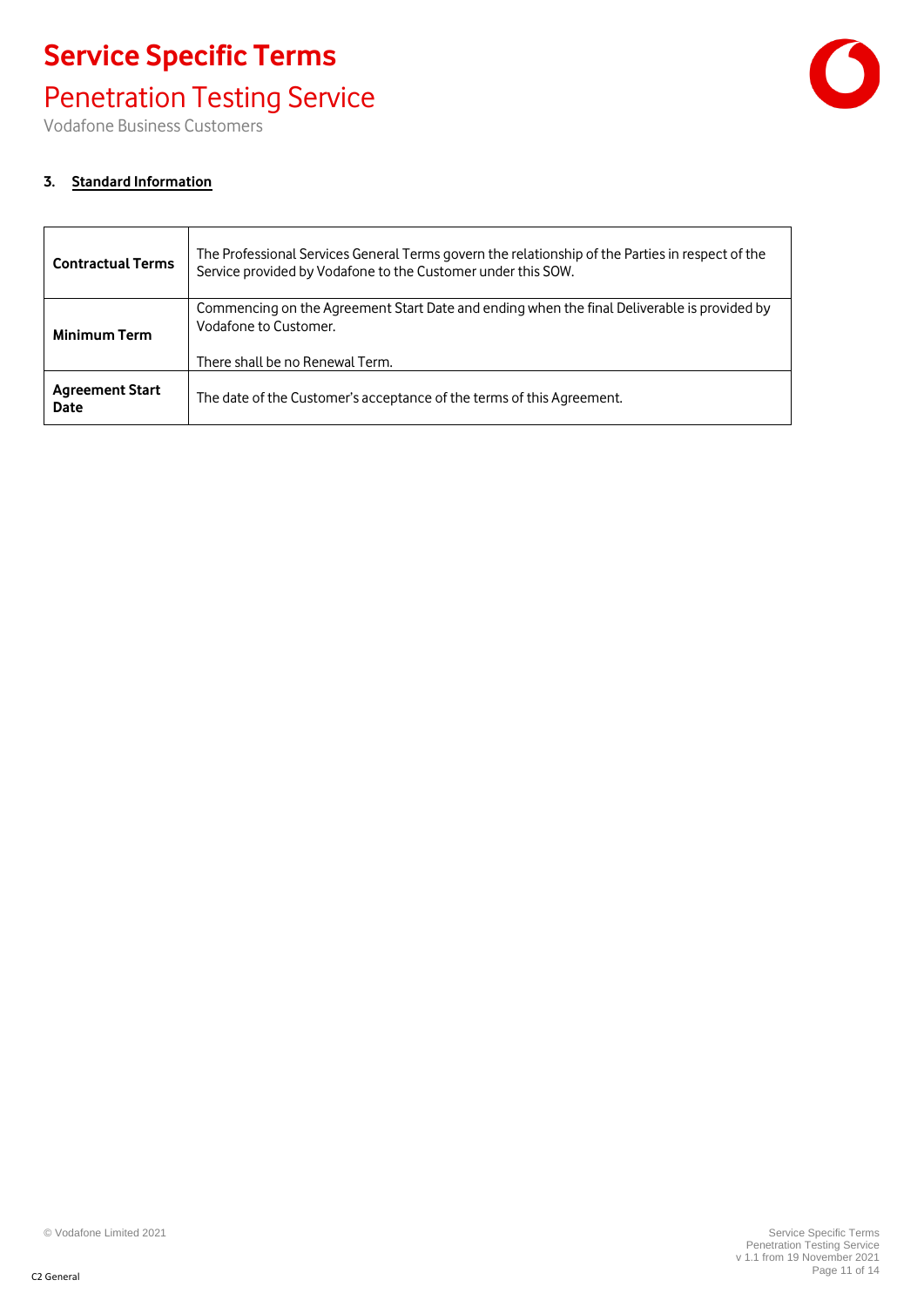### Penetration Testing Service

Vodafone Business Customers



#### **4. Charges**

| Charges        | The Charges shall be set out in the Order and shall be exclusive of VAT at the prevailing rate. |
|----------------|-------------------------------------------------------------------------------------------------|
| <b>Invoice</b> | Charges shall be invoiced upon completion of the Service.                                       |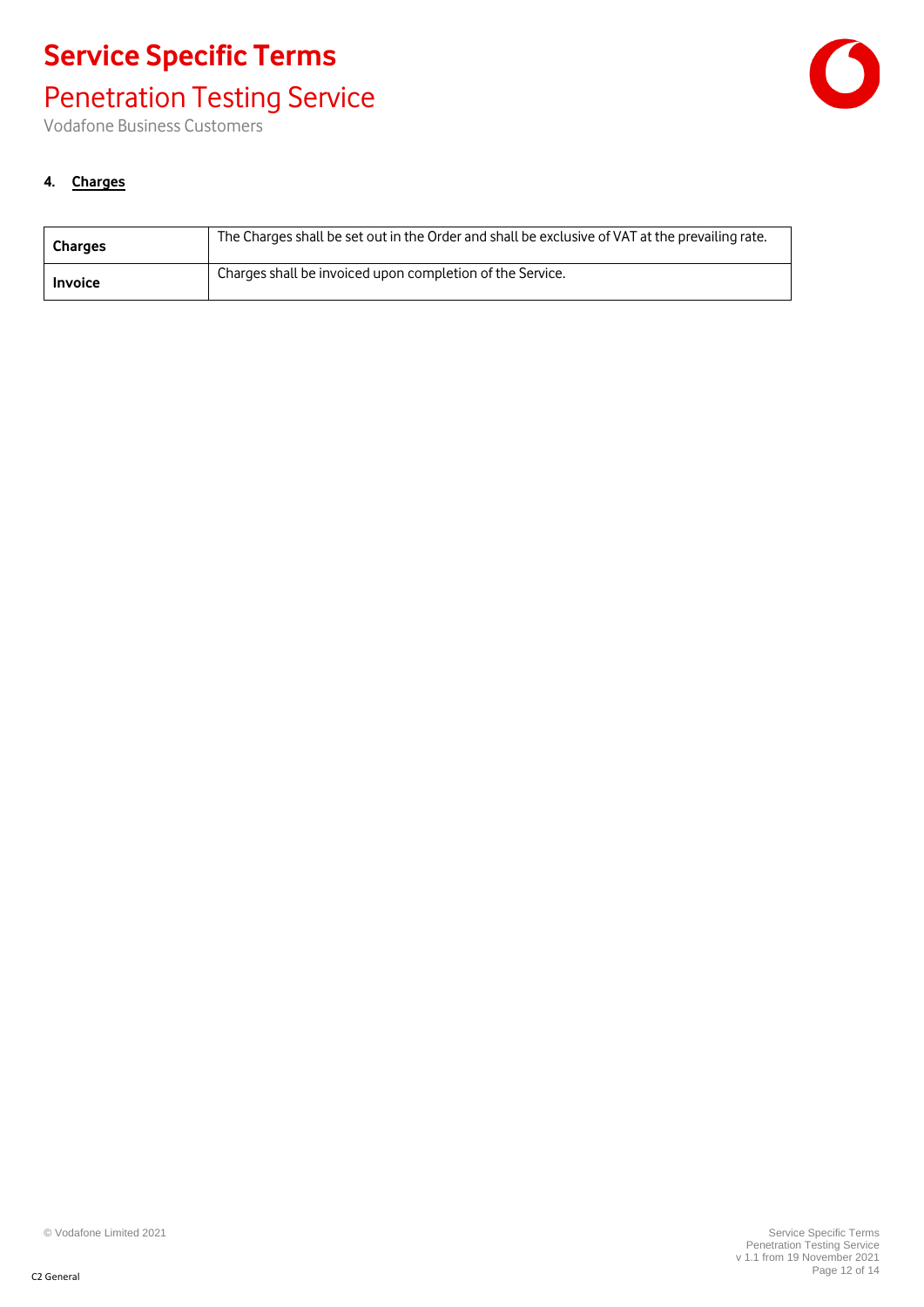### **Definitions**

## Penetration Testing Service



Vodafone Business Customers

The following definitions are applicable to the Service, and are in addition to the definitions detailed in the Professional Services General Terms:

| <b>Accenture</b>                    | means Accenture (UK) Limited, a company incorporated in England with registration number 4757301,<br>whose registered office is at 30 Fenchurch Street, London, EC3M 3BD.              |
|-------------------------------------|----------------------------------------------------------------------------------------------------------------------------------------------------------------------------------------|
| <b>Accenture</b>                    | Group means Accenture or any entity, whether incorporated or not, that controls, is controlled by, or is under                                                                         |
| Company                             | common control with Accenture.                                                                                                                                                         |
| <b>Black-Box Testing</b>            | means the default penetration testing approach taken by Vodafone, where Vodafone only has limited                                                                                      |
|                                     | information about the Customer's target IP addresses in-scope with no additional user access details                                                                                   |
|                                     | regarding any Customer Property.                                                                                                                                                       |
| <b>Customer Data</b>                | means all data, documents or records of whatever nature and in whatever form relating to the business                                                                                  |
|                                     | of the Customer, the Customers' employees or otherwise, whether subsisting before or after the date of                                                                                 |
|                                     | this Agreement and whether created or processed as part of, or in connection with, the Services.                                                                                       |
| <b>Customer Property</b>            | means Endpoints, computer systems; servers; technology infrastructures; telecommunications or                                                                                          |
|                                     | electronic communications systems and associated communications; confidential information; data                                                                                        |
|                                     | (including Personal Data, employee identification, authentication or credential data user details and other                                                                            |
|                                     | sensitive information); assets; devices; intellectual property; and/or physical premises, that are used by                                                                             |
|                                     | Customer, or its respective employees, customers, or suppliers, whether owned or otherwise controlled                                                                                  |
|                                     | by the Customer or owned by a third party.                                                                                                                                             |
| <b>Cyber Attack</b>                 | means an attempt to expose, alter, disable, destroy, steal or gain information through unauthorized                                                                                    |
|                                     | access to computer information systems, infrastructures, computer networks, or personal computer                                                                                       |
|                                     | devices.                                                                                                                                                                               |
| Environment                         | means network connected devices such as servers, workstations, printers, scanners, phones, routers,                                                                                    |
|                                     | switches, hypervisors, wireless devices and others. Environment does not include software applications.                                                                                |
| <b>Explanatory</b>                  | means the one-off sixty (60) minute presentation provided by Vodafone to Customer, explaining the                                                                                      |
| Presentation                        | findings of the Penetration Test Report, and as further detailed in the Customer Deliverables section                                                                                  |
|                                     | above.                                                                                                                                                                                 |
| <b>External</b><br>Infrastructure   | means non-authenticated penetration testing which is performed against public facing infrastructure.                                                                                   |
| <b>Penetration Test</b>             |                                                                                                                                                                                        |
| <b>External</b>                     | means the questionnaire which Customer must complete where Customer has selected an External                                                                                           |
| Infrastructure                      | Infrastructure Penetration Test edition of the Service, prior to the Service Commencement Date, in order                                                                               |
| Penetration                         | Test to enable Vodafone's provision of the Service. A copy of the External Infrastructure Penetration Test                                                                             |
| <b>Questionnaire</b>                | Questionnaire can be found at www.vodafone.co.uk/cloudservices/.                                                                                                                       |
| Good                                | Industry means, in respect of any activity, performing that activity effectively, reliably and professionally in good                                                                  |
| <b>Practice</b>                     | faith and in a prompt and timely manner using the degree of skill, care, diligence, prudence, foresight and                                                                            |
|                                     | judgement which would reasonably be expected from a skilled, experienced and market leading operator                                                                                   |
|                                     | engaged in the provision of the Service or such activity (as applicable) on a commercial basis.                                                                                        |
| <b>Grey-Box Testing</b>             | means testing which is performed where the tester knows only a limited amount of information about                                                                                     |
|                                     | the Customer's Environment.                                                                                                                                                            |
| <b>Group Company</b>                | means an Vodafone Group Company or a company or corporation within Vodafone Group (as the case                                                                                         |
|                                     | may be).                                                                                                                                                                               |
| Internal                            | means penetration testing which is performed within the Customer's internal network and for which                                                                                      |
| Infrastructure                      | requires remote connectivity provided to Vodafone in order to perform.                                                                                                                 |
| <b>Penetration Test</b>             |                                                                                                                                                                                        |
| <b>Internal</b>                     | means the questionnaire which Customer must complete where Customer has selected an Internal                                                                                           |
| llnfrastructure                     | Infrastructure Penetration Test edition of the Service, prior to the Service Commencement Date, in order                                                                               |
| Penetration                         | Test to enable Vodafone's provision of the Service. A copy of the Internal Infrastructure Penetration Test                                                                             |
| <b>Questionnaire</b><br>Marketplace | Questionnaire can be found at www.vodafone.co.uk/cloudservices/.                                                                                                                       |
| Penetration                         | means the platform set out at https://marketplace.vodafone.co.uk/home.<br>Test means the final report provided by Vodafone to Customer at the conclusion of the Service and as further |
| Report                              | detailed in the Customer Deliverables section above.                                                                                                                                   |
| <b>Service</b>                      | the date as agreed between the parties for the Service to commence.                                                                                                                    |
| Commencement                        |                                                                                                                                                                                        |
| <b>Date</b>                         |                                                                                                                                                                                        |
|                                     | Target IP Addresses means the Customer's IP addresses to be targeted by the Cyber Attack, and as confirmed by the Customer                                                             |
|                                     | in either the Internal Infrastructure Penetration Test Questionnaire or the External Infrastructure                                                                                    |
|                                     | Penetration Test Questionnaire.                                                                                                                                                        |